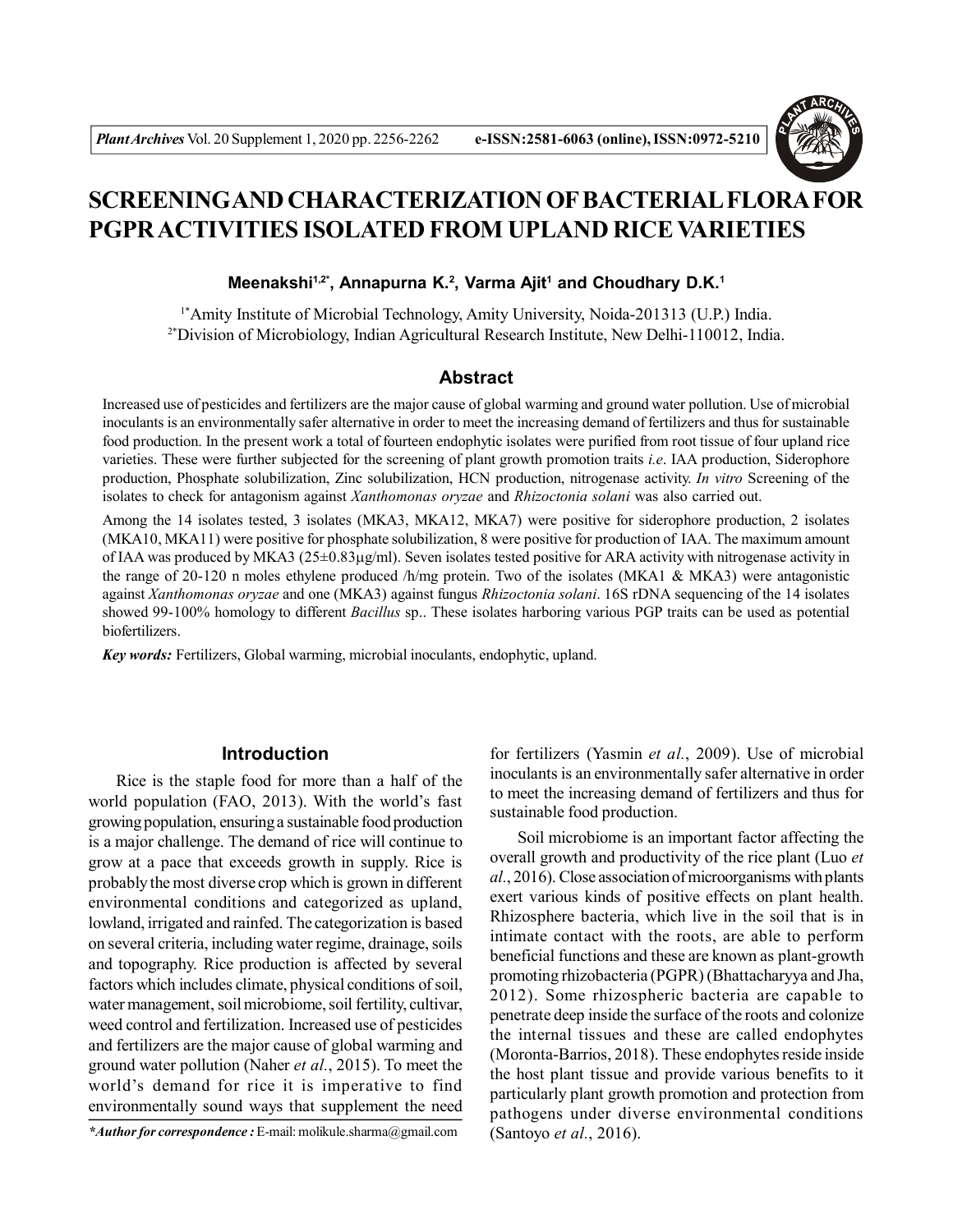PGPR promote plant growth by several mechanisms which include induced systematic resistance, production of plant growth regulators like indole acetic acid, gibberellic acid, cytokinins and ethylene, asymbiotic nitrogen fixation, antagonism against phytopathogens *via* siderophores, antibiotics and cyanide, fungal cell wall lysing enzymes which suppress the growth of fungal pathogens, solubilization of mineral phosphates and other nutrients. Also, the role of plant-associated microbiomes in plant adaptation to drought stress is emerging (East, 2013). ACC deaminase producing bacteria is one such kind which have the ability to mitigate the drought stress by lowering the ethylene levels.

Keeping these facts in view, the present study deals with screening and characterization of bacterial flora isolated from four upland rice varieties for plant growth promotion traits.

# **Materials and Methods**

#### **Isolation of endophytes**

Four upland rice varieties *viz*. Nagina-22, APO, NERICA-L and MAS-946-1 were procured from the field of ICAR-IARI, PUSA, New Delhi for isolation of endophytic population from rice roots. For isolation, the roots were collected at crop flowering stage, surface sterilized using mercuric chloride solution (0.1%) and crushed in sterile water. The extract was plated on NA, King's B and Jensen media. The colony growth was observed after 72h of incubation and single colonies were maintained as pure isolates accordingly.

# **Identification of Endophytic isolates**

For the identification of bacterial endophytes, 16SrDNA was sequenced for which genomic DNA was extracted using Zymo bacterial gDNA isolation kit and amplified using 16S universal primer pair forward (5'AGAGTTTGATCCTGGCTCAG3') and reverse (5'AAGGAGGTGATCCAGCCGCA3') primers under standard conditions. PCR mixture contained 50 ng of template DNA, primers of 10 pmol concentration with PCR master mix containing Taq DNA polymerase, dNTPs and MgCl2. The reaction conditions were : 1 min at  $94^{\circ}$ C, 1 min at  $55^{\circ}$ C and 1 min 50 sec at  $72^{\circ}$ C for 35 cycles. The expected size of amplicon was 1.5 kb. PCR products were purified using nucleopore PCR purification kit and further subjected to sequencing and submission of sequences to NCBI.

#### **Plant growth promoting activities of endophytes**

IAA production: For the determination of IAA production, the isolates were inoculated in nutrient broth (NB) supplemented with and without tryptophan  $(10\mu g)$  ml) and incubated at 28±2°C for 2days. After incubation period, cultures were centrifuged at 5000 rpm for 10 minute. Two ml of supernatant was mixed with two drops of orthophosphoric acid and 2 ml Salkowski's reagent (50 ml, 35% perchloric acid; 1 ml 0.5M FeCl3). Pink to red colour development indicates the production of IAA by the isolates. The optical density (OD) was recorded at 530 nm using a spectrophotometer. The amount of IAA was estimated by standard IAA graph and expressed as  $\mu$ g/mL (Patten and Glick, 1996).

### **Phosphorus solubilization**

Phosphate solubilization by endophytes was evaluated by doing spot inoculation on tricalcium phosphate containing Pikovskaya (Pikovskaya, 1948) agar media plates. The plates were incubated at  $28 \pm 2^{\circ}\text{C}$  for 5-7 days. Appearance of a clear zone around endophyte colonies indicated the P-solubilization ability by the isolates.

## **HCN production**

To check the HCN production ability of endophytes, Castric's method (Castric, 1975) was followed. All endophytic bacteria were grown in 10% tryptone soy agar supplemented with glycine  $(4.4 \text{ g}/1)$ . Whatmanfilter paper No. 1 soaked in 2% sodium carbonate and 0.5% picric acid solution was placed to the underside of the Petri dish lids and the plates were sealed with parafilm and incubated at 30°C for 5-7 days. Change in colour of filter paper from yellow to red-brown indicates HCN production.

#### **Siderophore production**

Nutrient agar medium supplemented with chrome azurol S (CAS) dye solution (Milagres *et al.*, 1999) was used to check the siderophore production by the isolates. Spot inoculation was done for each isolate on plates and these plates were incubated at 30°C for 5 days. The presence of orange halo zone around the colonies was taken as a positive test.

#### *In vitro* **Screening of bacteria for Antagonistic activity**

Against *Xanthomonas oryzae* pv. *oryzae:* All the 14 isolates were screened for their antagonistic activity by dual culture assay against the bacterial sheath blight phytopathogens *Xanthomonas oryzae* pv. *oryzae.* The pathogen was first grown in LB overnight and subsequently spread on LA plates followed by spot inoculation of all the 14 isolates. Plates were incubated at 30°C for 5 days to visualize the formation of zone of inhibition.

#### **Against** *Rhizoctonia solani*

The isolates were screened for their biocontrol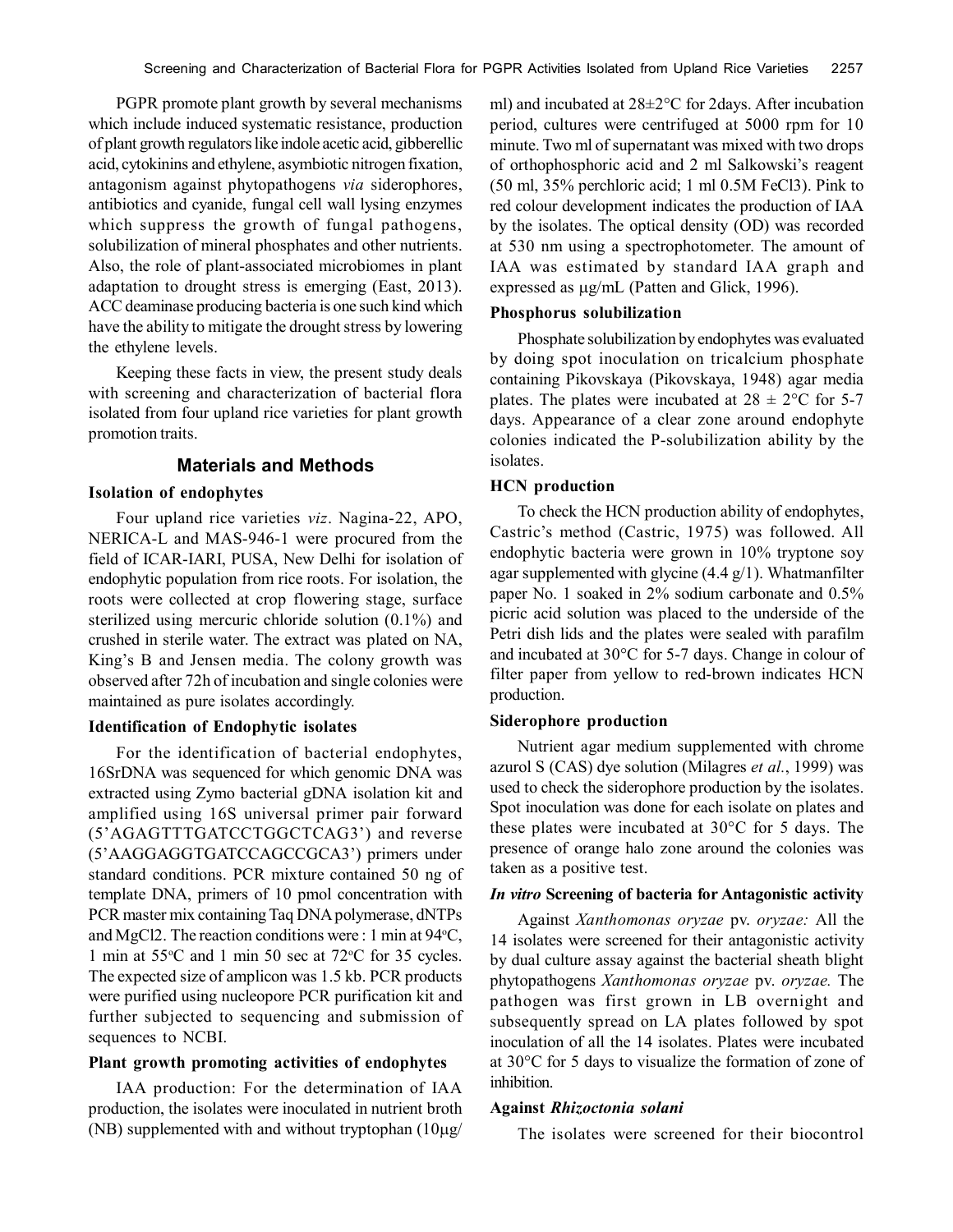activity against fungal sheath blight phytopathogens *Rhizoctonia solani* AG1 (Division of Plant Pathology, IARI) using dual culture assay (Sakthivel and Gnanamanickam, 1986). Isolates were grown on PDA media along with the fungus to screen for their antagonistic activity. Plates were incubated at 30°C for 7 days to observe the inhibition of the growth of fungus.

## **Screening for diazotrophic community**

Screening on Nitrogen free media: Isolates were screened for their ability to grow in nitrogen deficient media composed of Glucose  $10g/l$ , K<sub>2</sub>HPO<sub>4</sub> 0.1g/l,  $KH_2PO_4$  0.4g/l, MgSO<sub>4</sub> 0.2g/l, NaCl 0.1g/l, CaCl<sub>2</sub> 0.02g/l, FeCl<sub>3</sub> 0.01g/l, NaMoO<sub>4</sub> 0.002g/l, Agar 18g/l for solid medium. The pH of the medium was adjusted to  $7\pm0.1$ . Isolates were first grown in Nutrient broth overnight at 30°C at 220rpm. The Culture was harvested, washed with N free broth two times and inoculated in N free media plates. Plates were incubated for 48hrs. A total of 3 sub culturing was done to check for the growth of isolates on Nitrogen free media plates.

### *nifH* **gene Amplification**

Amplification of *nifH* gene was carried out using gDNA as template using primer pair forward (5'GCIWTHTAYGGIAARGGIGGIATHGGIAA 3') and reverse (5'ATIGCRAAICCICCRCAIACIACRTC3'). PCR mixture contained 50 ng of template DNA, primers of 10 pmol concentration, Taq DNA polymerase, dNTPs and  $MgCl_2$ . The PCR conditions were: 1 min at 94 °C, 1 min at  $58^{\circ}$ C and 1 min 50 sec at  $72^{\circ}$ C for 35 cycles. The expected size of amplicon was 410bp. Amplified products were purified using nucleopore PCR purification kit and further sequenced. Sequences were submitted to NCBI.

## **Nitrogenase activity**

| <b>Rice</b> | <b>Strain</b> | $P-$   | Zn-                           | Siderophore | <b>HCN</b> |
|-------------|---------------|--------|-------------------------------|-------------|------------|
| variety     | Name          |        | Solubilization Solubilization | production  | production |
| MAS-946-1   | MKA3          |        |                               | $^{+}$      |            |
| Nagina-22   | MKA9          |        |                               |             |            |
| Nagina-22   | MKA10         | $^{+}$ |                               |             |            |
| Nagina-22   | MKA11         | $+$    |                               |             |            |
| Nagina-22   | MKA13         |        |                               |             |            |
| Nagina-22   | MKA12         |        |                               | $^{+}$      |            |
| <b>APO</b>  | MKA14         |        |                               |             |            |
| <b>APO</b>  | MKA5          |        |                               |             |            |
| <b>APO</b>  | MKA6          |        |                               |             |            |
| <b>APO</b>  | MKA1          |        |                               |             |            |
| <b>APO</b>  | MKA7          |        |                               | $^{+}$      |            |
| <b>APO</b>  | MKA8          |        |                               |             |            |
| <b>APO</b>  | MKA2          |        |                               |             |            |
| Nerica-L    | MKA4          |        |                               |             |            |

Acetylene reduction assay (ARA) was done for the examination of nitrogenase activity of endophytes. Each endophyte culture was inoculated in 25 ml capped tube containing 5 ml of nitrogen free semisolid agar media. The 10% volume of capped tube was replaced with 10% acetylene  $(v/v)$  and incubated at 30 $\degree$ C for 24 hours. Ethylene formation was measured by gas chromatography. The nitrogenase activity was calculated in unit nmol  $C_2H_4$ / mg protein/h (Lee and Yoshida, 1997).

#### **Results and Discussion**

## **Isolation and Characterization of endophytic isolates**

Four different upland varieties of rice *i.e*. Nagina-22, APO, NERICA-L and MAS-946-1 were selected for isolating the endophytic bacterial population from the root tissue. A total of fourteen endophytic isolates were purified from the root tissue of these four varieties. Maximum number of isolates *i.e*. seven were derived from the root tissue of the rice variety APO. All the isolates were designated with the strain name as shown in table 1. The 16S rDNA gene was amplified (Fig. 1) and further sequence analysis of the isolates revealed that all the fourteen isolates were showing 100% homology to different *Bacillus* sp.. These sequences were submitted to NCBI and obtained Gene bank accession numbers (Table 2).

Endophytic bacteria have been reported from various parts of rice plants. Over 95% of the bacteria exist in the plant roots and those plants obtain many nutrients through the soil bacteria (Sang *et al.*, 2014). Plant growthpromoting rhizobacteria genera: *Bacillus* (Idriss *et al.*, 2002), *Enterobacter* (Gupta *et al.*, 1998) and *Corynebacterium* (El Banana and Winkelmann, 1988) have been reported to benefit plants by enhancing plant Table 1: Plant growth promoting traits of bacterial isolates. growth and improving plant health through various direct

and indirect mechanisms.

# **Characterization of Plant growth promoting traits of the endophytic isolates**

Phosphate solubilisation: Phosphorous availability in the soil is quite high but remains unavailable for plant uptake due to its complex form. Phosphate solubilising bacteria (PSB) as inoculants is an environmental friendly and sustainable approach in meeting phosphate demand of the crops (Mehta and Nautiyal, 2001). It has been reported that bacteria belonging to genera *Bacillus*, *Pseudomonas*, *Serratia*, *Enterobacter* and so on are able to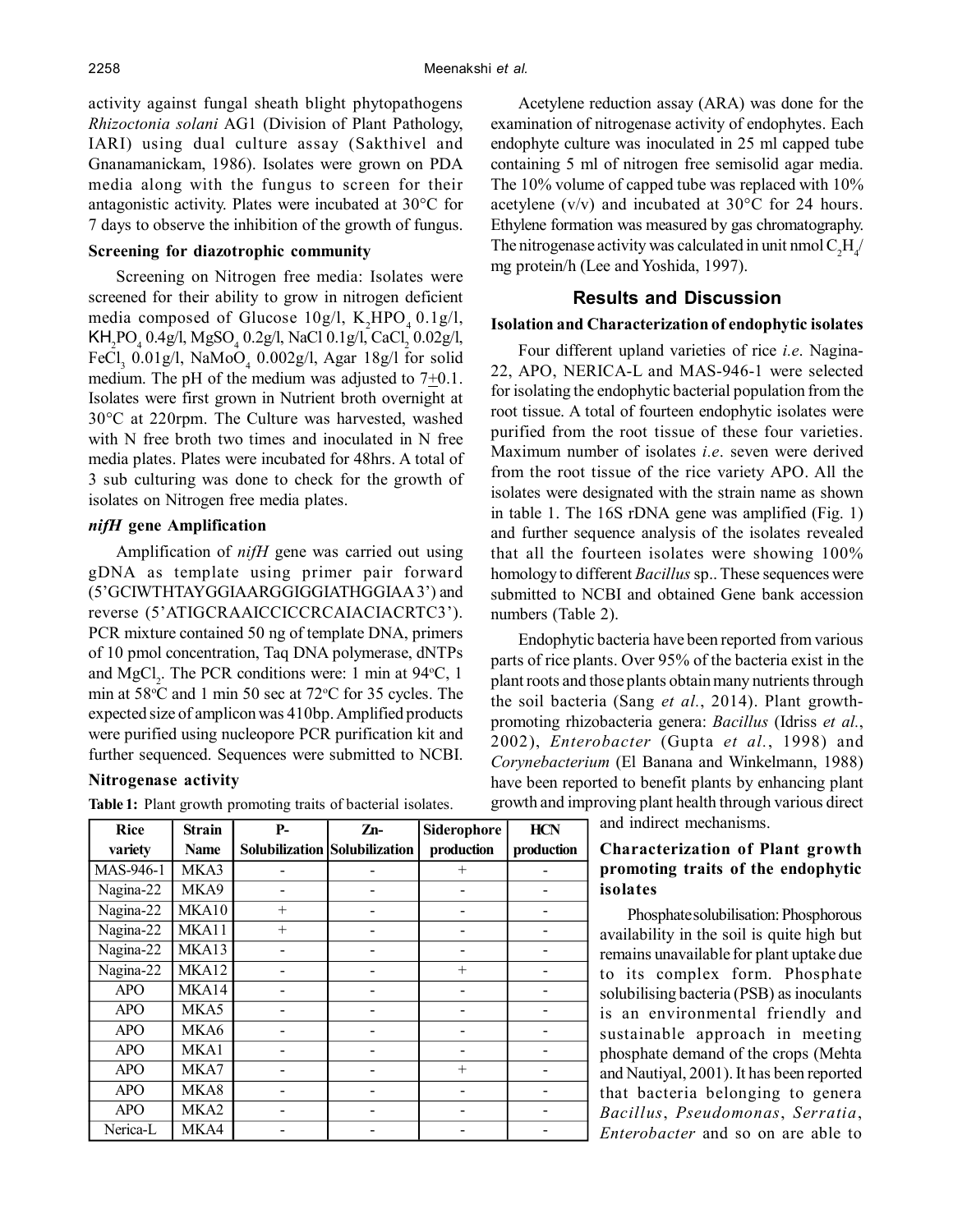

**Fig. 1:** 16S rDNA gene amplification. Lane: 1-MKA1, 2-MKA2, 3- MKA3, 4- MKA4, 5- MKA5, 6- MKA6, 7- MKA7, 8- MKA8, 9- MKA9, 10- MKA10, 11- MKA11, 12- MKA12, 13- MKA13, 14- MKA14





**Fig. 2:** *nifH* gene amplification. Lane: 1-MKA1, 2-MKA2, 3- MKA3, 4- MKA4, 5- MKA5, 6- MKA6, 7- MKA7, 8- MKA10, 9- MKA14.



**Fig. 3:** Graph showing the nitrogenase enzyme activity (nmoles ethylene/h/mg protein) of the seven isolates

solubilize the insoluble phosphate compounds and aid in plant growth (Frey-Klett *et al.*, 2005; Hameeda *et al.*, 2008). Here the isolates were screened for their phosphate solubilising ability. Formation of the halo zone around the isolates were considered to be as phosphate solubilising bacteria. Among the fourteen isolates tested, two of the isolates MKA10 & MKA11 were showing the formation of halo zones and thus having phosphate solubilisation ability in them (Table 1, Fig. 4D). Thus these two isolates have the potential to be used as commercial phosphate solubilising biofertilizer.

#### **IAA production**

IAA is the main auxin in plants, controlling many important physiological processes including cell enlargement and division, tissue differentiation and

responses to light (Frey-Klett *et al.*, 2005; Gordan and Weber, 1950; Khalid *et al.*, 2004; Leveau and Lindow, 2005). Isolates were screened for IAA production. Eight of the isolates showed IAA production in the range of 4.7 $\pm$ 0.15 to 25 $\pm$ 0.83 µg/ml (Table 3, Fig. 4A). Maximum amount of IAA was produced by the isolate MKA3.

increasing growth of the other crop plants through the enhancement of IAA production. Thus the isolate MKA3 can be used in

## **Siderophore production**

Earlier reports confirmed that bacteria producing siderophore significantly influenced the uptake of several metals including Fe, Zn and Cu by plants (Carrillo-Castaneda *et al.*, 2005; Egamberdiyeva, 2007; Dimkpa *et al.*, 2008; Dimkpa *et al.*, 2009; Gururani *et al.*, 2012). Siderophore also plays an important role in determining the competitive fitness of bacteria to colonize plant roots and to compete for iron with other microorganisms in the rhizosphere. Among the fourteen isolates tested three of the isolates *i.e*. MKA3, MKA12 and MKA7 were confirmed to produce siderophore as shown in table 1, fig. 4B.

## **Zinc solubilisation**

Zinc although a micronutrient, is quite crucial for the development of plants. It is mostly available in complex form in soil. In crops zinc deficiency is one of the most common deficiency worldwide. Bacteria solubilize zinc and make it available to plants for uptake through various mechanisms. According to previous reports, *Bacillus*

**Table 2:** Identification of isolates by 16S rDNA sequence analysis.

| <b>Strain</b>    | <b>Homologous</b>             | <b>Genebank</b> |
|------------------|-------------------------------|-----------------|
|                  | microorganism                 | Accession       |
| name             | (% Identity)                  | $\bf{D}$        |
| MKA1             | Bacillus sp. (100%)           | MK245986        |
| MKA <sub>2</sub> | Bacillus lentus(100%)         | MH552996        |
| MKA3             | Bacillus subtilis(100%)       | MH552997        |
| MKA4             | Bacillus cereus (100%)        | MH552998        |
| MKA5             | Bacillus sp. (100%)           | MK245995        |
| MKA6             | Bacillus sp. (100%)           | MK245987        |
| MKA7             | Bacillus subtilis(100%)       | MK245988        |
| MKA8             | Bacillus aryabhattai(100%)    | MK245994        |
| MKA9             | Bacillus sp. (100%)           | MK245989        |
| MKA10            | Bacillus altitudinis(100%)    | MK245990        |
| MKA11            | Paenibacillus sp. (100%)      | MK245991        |
| MKA12            | Bacillus sp. (100%)           | MK245993        |
| MKA13            | Bacillus licheniformis(100%)  | MK245992        |
| MKA14            | Bacillus pseudomycoides(100%) | MK245985        |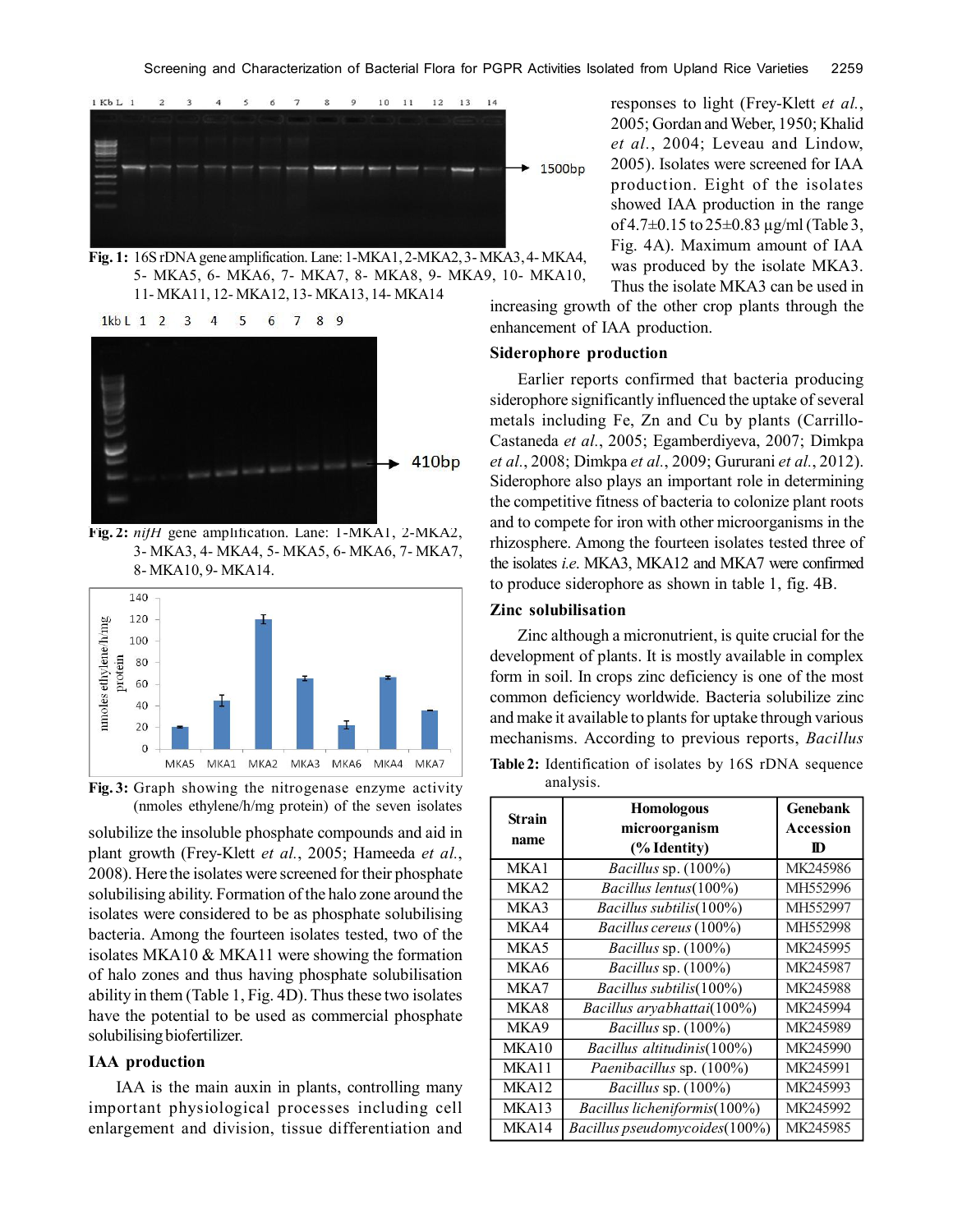strains solubilize unavailable zinc through secretion of organic acids, production of chelating ligands, amino acid, vitamins and phytohormones (Wakatsuki, 1995; Saravanan *et al.*, 2007).

Isolates here were also tested for their Zn solubilising ability. None of the isolates tested positive for Zn solubilisation ability (Table 1).

# **HCN production**

HCN plays an important role in biological control of pathogens (Haas and Défago, 2005). Among all the tested isolates none of the isolate showed HCN production (Table 1).

## **Screening of diazotrophs**

In order to determine the nitrogen fixation, the isolates were first screened in Nitrogen free agar media by doing three subsequent sub culturing. Seven of the isolates were



**Fig. 4:** (A) IAA production, (B) Siderophore production, (C) Antagonistic activity against *Xanthomonas oryzae* pv. *oryzae*, (D) Phosphate solubilisation by the isolates, (E) Antagonistic activity against fungus *Rhizoctonia solani.*

showing growth on nitrogen free media. Amplification of *nifH* gene was also carried out. Nine of the isolates were showing *nifH* gene amplification (Fig. 2) which was further confirmed by sequencing. Sequences were submitted to NCBI (Table 4). To check the activity of the nitrogenase enzyme in all the isolates Acetylene reduction assay was done. Seven isolates tested positive for ARA activity and were showing nitrogenase activity in the range of 20-120 nmoles ethylene produced/h/mg protein (Fig. 3). Although nine isolates were showing *nifH* gene amplification but only seven isolates were having an active nitrogenase enzyme in them.

Earlier reports show that as many as 20 types of endophytic bacteria, comprising both nitrogen-fixing and non-nitrogen- fixing from roots and shoots of rice plants have been isolated (Ladha and Reddy, 2000). Higher proportion of diazotrophic community (Modi *et al.*, 2017)

> in roots compared with shoots supports the presumption that roots may be a prime niche for growth and nitrogen fixation by endophytes (James and Olivares, 1998; Ladha and Reddy, 2000).

## **Antagonistic assays**

The isolates were also screened for antagonism against *Xanthomonas oryzae* pv. *oryzae.* Results indicate that two of the isolates MKA1 and MKA3 showed the formation of zone of inhibition and thus antagonistic behavior against *Xanthomonas oryzae* pv. *oryzae* (Fig. 4C)*.*

*Xanthomonas oryzae* pv. *oryzae* is a bacterial pathovar which causes serious blight of rice. Thus antagonistic screening of the isolates is an essential step for preliminary assessment to identify potential isolates that produce antibacterial effect towards the pathogen.

Screening of the isolates for their biocontrol activity against *Rhizoctonia solani AG1* was carried out. One of the isolates MKA3 inhibited the growth of the fungus as revealed by dual culture method (Fig. 4E). Thus this bacterium might be possessing bacterial mycophagy *i.e*. feeding on fungi as source of nutrients and thus inhibiting its growth. Such bacterium can be used as biocontrol agents to prevent from the devastating effects of the fungus *Rhizoctonia solani.*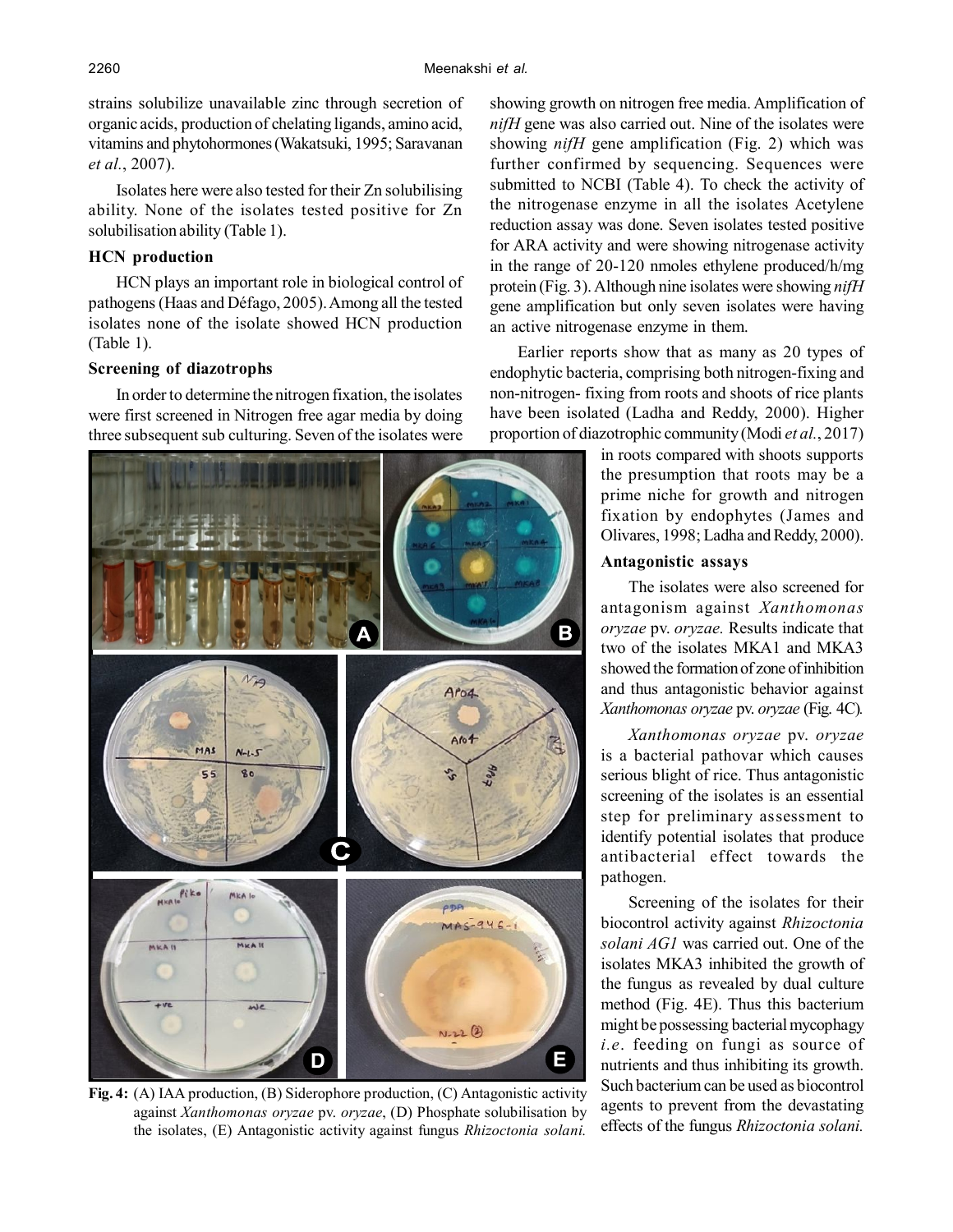| <b>Isolate</b>   | -Tryptophan (µg/ml) | $+$ Tryptophan ( $\mu$ g/ml) |
|------------------|---------------------|------------------------------|
| MKA1             | $5.77 \pm 0.91$     | $12.60 \pm 0.26$             |
| MKA <sub>2</sub> | $8.09 \pm 0.95$     | $16.48 \pm 0.83$             |
| MKA3             | $12.19 \pm 0.13$    | $25.018\pm0.83$              |
| MKA4             | $5.53 \pm 0.02$     | $12\pm0.26$                  |
| MKA6             | $5.6 \pm 0.47$      | $13.65 \pm 0.12$             |
| MKA8             | $6.43 \pm 0.59$     | $15.57 \pm 0.37$             |
| MKA9             | $4.71 \pm 0.16$     | $12.28 \pm 0.35$             |
| MKA12            | $7.1 \pm 0.43$      | $16.23 \pm 0.36$             |

Table 3: Isolates showing IAA production (µg/ml).

**Table 4:** Accession ID as provided by NCBI for the *nifH* sequences submitted.

| <b>Strain Name</b> | <b>Genebank Accession ID</b> |
|--------------------|------------------------------|
| MKA1               | MN364702                     |
| MKA2               | MN364704                     |
| MKA3               | MN364696                     |
| MKA4               | MN364697                     |
| MKA5               | MN364699                     |
| MKA6               | MN364700                     |
| MKA7               | MN364701                     |
| MKA10              | MN364703                     |
| MKA14              | MN364698                     |

In sustainable agriculture, certain plant pathogens can be controlled by biological agents like plant growth promoting bacteria (PGPB) and at the same time, PGPB was used as bio-fertilizer (Yasmin *et al.*, 2009). There are a lot of PGPB strains that are reported to suppress numerous of plant pathogen, reduce the disease incidence, stimulate the plant growth factor and supplies the nutrition for the growth of plant (Yasmin *et al.*, 2009; Chithrashree *et al.*, 2011; Hariprasad *et al.*, 2009). Therefore, it has been a considerable research interest in the potential use of antagonistic bacteria as PGPB (Babalola, 2010; Yasmin *et al.*, 2009).

# **Conclusion**

A total of fourteen endophytic bacteria, identified to be different *Bacillus* sp. were screened here for different PGP traits. Our results revealed that two isolates showed phosphate solubilising activity, three isolates showed siderophore producing activity, eight isolates showed auxin production, seven isolates showed active nitrogenase enzyme, two of the isolates showed antagonistic activity against *Xanthomonas oryzae* pv. *oryzae* and one against the fungus *Rhizoctonia solani AG1.* These isolates having plant growth promoting properties can be further checked to see their effect on plant growth promotion by doing bioassays. Among all the isolates MKA3 which was identified to be *Bacillus subtilis* was found to be the most potent strain in displaying many PGP traits that makes it a possible candidate for being used as a biofertilizer.

# **Acknowledgement**

This work was partially supported by the project granted by Indian Council of Agricultural Research – Incentivizing Research in Agriculture on Biological Nitrogen fixation ICAR-BNF, IARI. The first author is thankful to Division of Microbiology, ICAR- Indian Agricultural Research Institute, New Delhi, India for the research facilities used in this work.

# **References**

- Babalola, O.O. (2010). Beneficial bacteria of agricultural importance. *Biotech Lett*., **32:** 1559-70.
- Bhattacharyya, P.N. and D.K. Jha (2012). Plant growthpromoting rhizobacteria (PGPR):Emergence in agriculture. *World J. Microbiol. Biotechnol*., **28:** 1327-1350.
- Carrillo-Castaneda, G., J.J. Munoz, J.R. Peralta-Videa, E. Gomez and J.L. Gardea-Torresdey (2005). Modulation of uptake and translocation of iron and copper from root to shoot in common bean by siderophore-producing microorganisms. *J. Plant Nutr.,* **28:** 1853-65.
- Castric, P.A. (1975). Hydrogen cyanide, asecondary metabolite of *Pseudomonas aeruginosa*. *Can. J. Microbiol.*, **21:** 613-618.
- Chithrashree, A.C. Udayashankar, S. Chandra Nayaka, M.S. Reddy and C. Srinivas (2011). Plant growth-promoting rhizobacteria mediate induced systemic resistance in rice against bacterial leaf blight caused by *Xanthomonas oryzae* pv *oryzae*. *Biol. Control*., **59:** 114-22.
- Dimkpa, C., A. Svatos, D. Merten, G. Buchel and E. Kothe (2008). Hydroxamatesiderophores produced by *Streptomyces acidiscabies* E13 bind nickel and promote growth in cowpea (*Vigna unguiculata* L.) under nickel stress. *Can. J. Microbiol*., **54:** 163-72.
- Dimkpa, C., D. Merten, A. Svatoˇs, G. B¨uchel and E. Kothe (2009). Siderophores mediate reduced and increased uptake of cadmium by *Streptomyces tendae* F4 and sunflower (*Helianthus annuus*), respectively. *J. Appl. Microbiol.,* **107:** 1687-96.
- East, R. (2013). Microbiome: Soil science comes to life. *Nature.,* **501:** S18-S19.
- Egamberdiyeva, D. (2007). The effect of plant growth promoting bacteria on growth and nutrient uptake of maize in two different soils. *Appl. Soil. Ecol.*, **36:** 184-9.
- El-Banana, N. and G. Winkelmann (1988). Pyrrolnitrin from *Burkholderiacepacia*: antibiotic activity against fungi and novel activities against streptomycetes. *J. Appl. Microbiol.*, **85:** 69-78.
- Food and Agriculture Organization of the United Nations (2013). FAO Statistical Yearbook, World Food and Agriculture; FAO: Rome, Italy, 307.
- Frey-Klett, P., M. Chavatte, M.L. Clausse, S. Courrier, C.L. Roux and J. Raaijmakers (2005). Ecto-mycorrhizal symbiosis affects functional diversity of rhizosphere fluorescent pseudomonads. *New Phytol.*, **165:** 317-28.